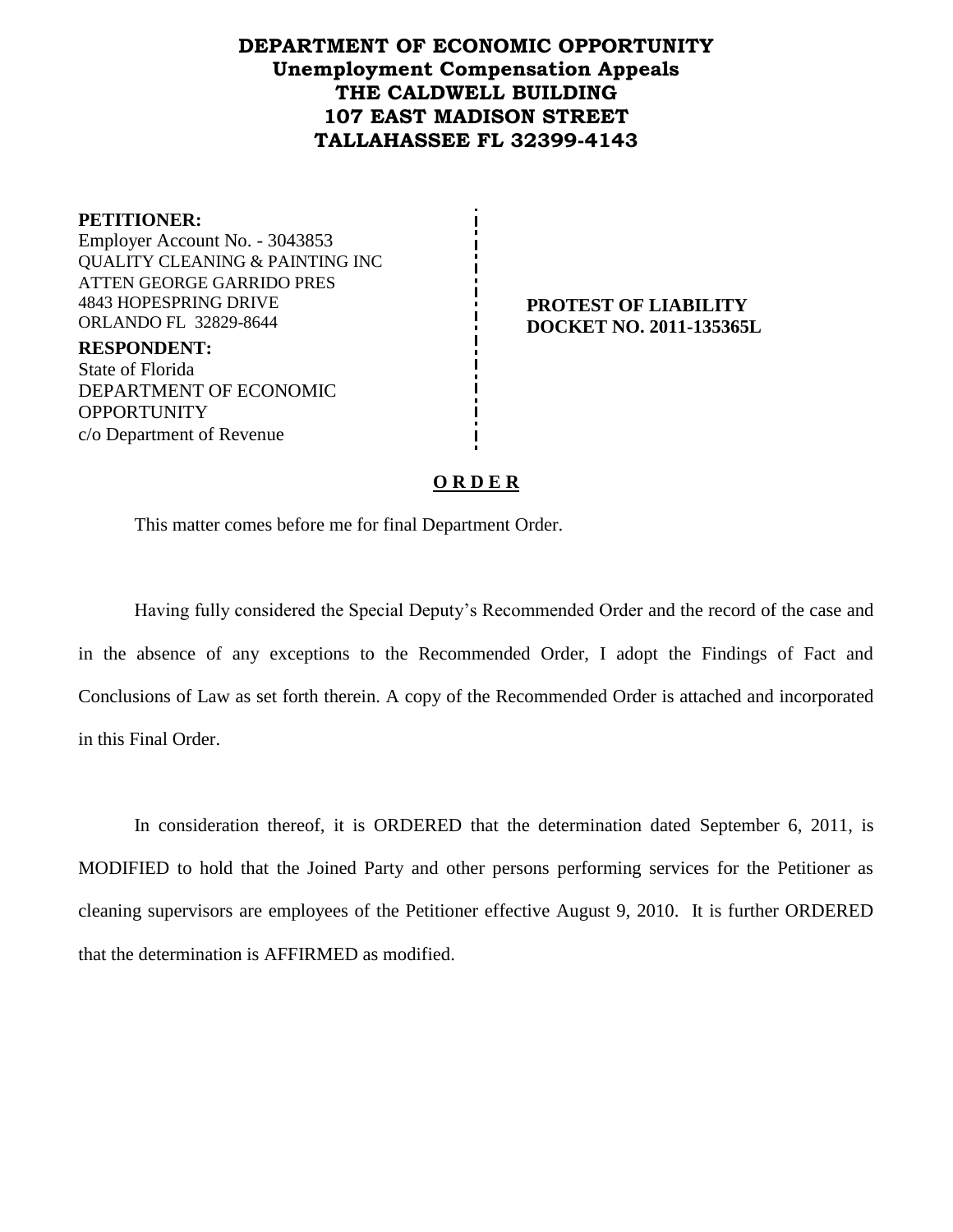#### **JUDICIAL REVIEW**

Any request for judicial review must be initiated within 30 days of the date the Order was filed. Judicial review is commenced by filing one copy of a *Notice of Appeal* with the DEPARTMENT OF ECONOMIC OPPORTUNITY at the address shown at the top of this *Order* and a second copy, with filing fees prescribed by law, with the appropriate District Court of Appeal. It is the responsibility of the party appealing to the Court to prepare a transcript of the record. If no court reporter was at the hearing, the transcript must be prepared from a copy of the Special Deputy's hearing recording, which may be requested from the Office of Appeals.

Cualquier solicitud para revisión judicial debe ser iniciada dentro de los 30 días a partir de la fecha en que la Orden fue registrada. La revisión judicial se comienza al registrar una copia de un *Aviso de Apelación* con la Agencia para la Innovación de la Fuerza Laboral [*DEPARTMENT OF ECONOMIC OPPORTUNITY]* en la dirección que aparece en la parte superior de este *Orden* y una segunda copia, con los honorarios de registro prescritos por la ley, con el Tribunal Distrital de Apelaciones pertinente. Es la responsabilidad de la parte apelando al tribunal la de preparar una transcripción del registro. Si en la audiencia no se encontraba ningún estenógrafo registrado en los tribunales, la transcripción debe ser preparada de una copia de la grabación de la audiencia del Delegado Especial [*Special Deputy*], la cual puede ser solicitada de la Oficina de Apelaciones.

Nenpòt demann pou yon revizyon jiridik fèt pou l kòmanse lan yon peryòd 30 jou apati de dat ke Lòd la te depoze a. Revizyon jiridik la kòmanse avèk depo yon kopi yon *Avi Dapèl* ki voye bay DEPARTMENT OF ECONOMIC OPPORTUNITY lan nan adrès ki parèt pi wo a, lan tèt *Lòd* sa a e yon dezyèm kopi, avèk frè depo ki preskri pa lalwa, bay Kou Dapèl Distrik apwopriye a. Se responsabilite pati k ap prezante apèl la bay Tribinal la pou l prepare yon kopi dosye a. Si pa te gen yon stenograf lan seyans lan, kopi a fèt pou l prepare apati de kopi anrejistreman seyans lan ke Adjwen Spesyal la te fè a, e ke w ka mande Biwo Dapèl la voye pou ou.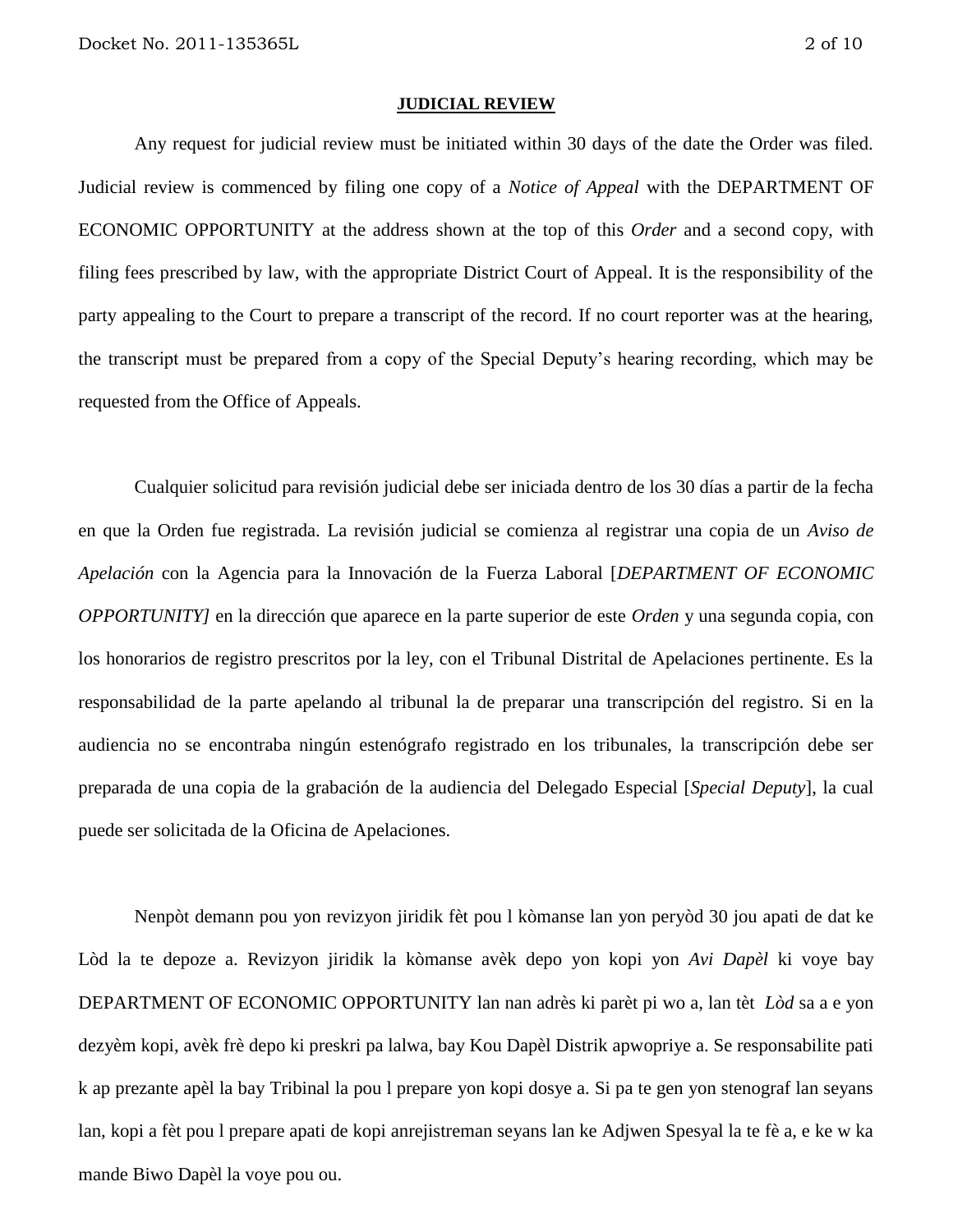DONE and ORDERED at Tallahassee, Florida, this day of **April, 2012**.



Altemese Smith, Assistant Director, Unemployment Compensation Services DEPARTMENT OF ECONOMIC OPPORTUNITY

FILED ON THIS DATE PURSUANT TO § 120.52, FLORIDA STATUTES, WITH THE DESIGNATED DEPARTMENT CLERK, RECEIPT OF WHICH IS HEREBY ACKNOWLEDGED.

Shenere Causes \_\_\_\_\_\_\_\_\_\_\_\_\_\_\_\_\_\_\_\_\_\_\_\_\_\_\_\_ \_\_\_\_\_\_\_\_\_\_\_\_

DEPUTY CLERK DATE

#### **CERTIFICATE OF SERVICE**

**I HEREBY CERTIFY that true and correct copies of the foregoing Final Order have been furnished to the persons listed below in the manner described, on the \_\_\_\_\_\_\_ day of April, 2012**.

Shaner Barnes

SHANEDRA Y. BARNES, Special Deputy Clerk DEPARTMENT OF ECONOMIC OPPORTUNITY Unemployment Compensation Appeals 107 EAST MADISON STREET TALLAHASSEE FL 32399-4143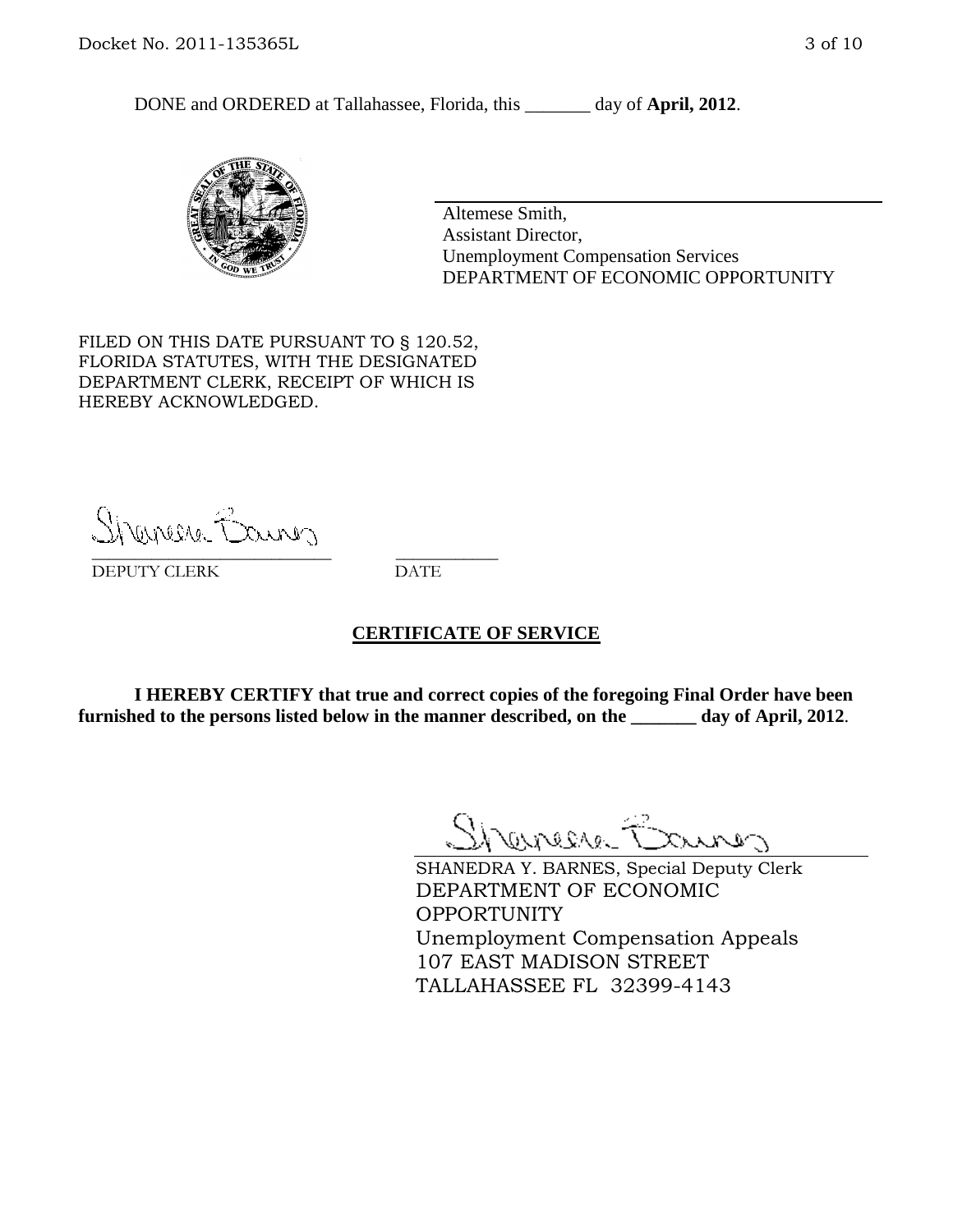By U.S. Mail:

QUALITY CLEANING & PAINTING INC ATTEN GEORGE GARRIDO PRES 4843 HOPESPRING DRIVE ORLANDO FL 32829-8644

JOANN CARVER 971 WEST 80TH PLACE HIALEAH FL 33014

State of Florida DEPARTMENT OF ECONOMIC OPPORTUNITY c/o Department of Revenue

DEPARTMENT OF REVENUE ATTN: VANDA RAGANS - CCOC #1 4624 5050 WEST TENNESSEE STREET TALLAHASSEE FL 32399

DOR BLOCKED CLAIMS UNIT ATTENTION MYRA TAYLOR P O BOX 6417 TALLAHASSEE FL 32314-6417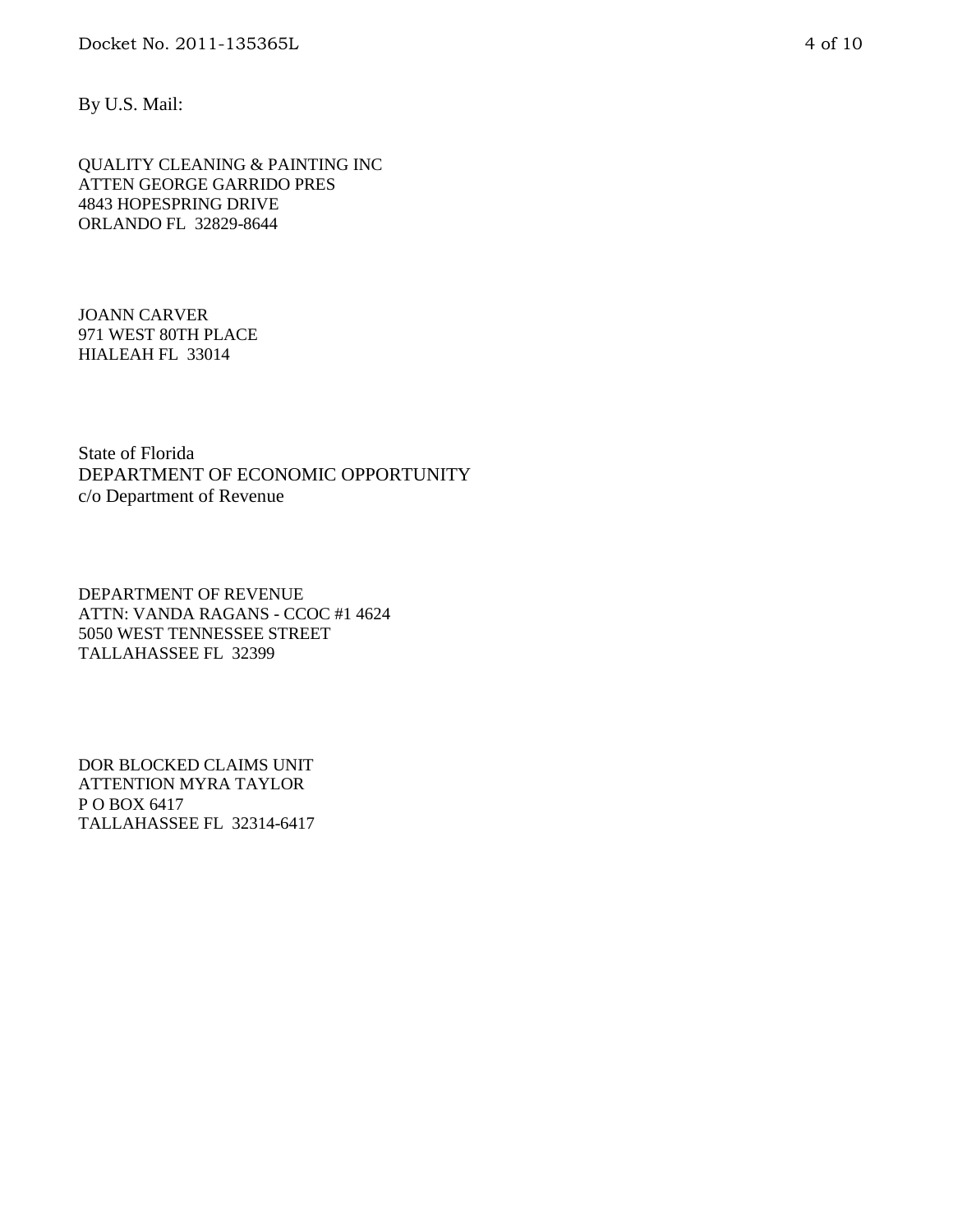## **DEPARTMENT OF ECONOMIC OPPORTUNITY Unemployment Compensation Appeals**

MSC 344 CALDWELL BUILDING 107 EAST MADISON STREET TALLAHASSEE FL 32399-4143

#### **PETITIONER:**

Employer Account No. - 3043853 QUALITY CLEANING & PAINTING INC ATTEN GEORGE GARRIDO PRES 4843 HOPESPRING DRIVE ORLANDO FL 32829-8644

### **PROTEST OF LIABILITY DOCKET NO. 2011-135365L**

**RESPONDENT:** State of Florida DEPARTMENT OF ECONOMIC **OPPORTUNITY** c/o Department of Revenue

# **RECOMMENDED ORDER OF SPECIAL DEPUTY**

TO: Deputy Director, Interim Director, Unemployment Compensation Services DEPARTMENT OF ECONOMIC OPPORTUNITY

This matter comes before the undersigned Special Deputy pursuant to the Petitioner's protest of the Respondent's determination dated September 6, 2011.

After due notice to the parties, a telephone hearing was held on December 5, 2011. The Petitioner, represented by the Petitioner's president, appeared and testified. The Respondent, represented by a Department of Revenue Tax Specialist II, appeared and testified. The Joined Party appeared and testified.

The record of the case, including the recording of the hearing and any exhibits submitted in evidence, is herewith transmitted. Proposed Findings of Fact and Conclusions of Law were not received.

#### **Issue**:

Whether services performed for the Petitioner by the Joined Party and other individuals as cleaner/supervisor constitute insured employment pursuant to Sections 443.036(19), 443.036(21); 443.1216, Florida Statutes, and if so, the effective date of the liability.

Whether the Petitioner meets liability requirements for Florida unemployment compensation contributions, and if so, the effective date of liability, pursuant to Sections 443.036(19); 443.036(21), Florida Statutes.

#### **Findings of Fact:**

1. The Petitioner, a Florida corporation, was formed in 2003 for the purpose of operating a cleaning and painting business. The business began operating in 2004 and continued to operate through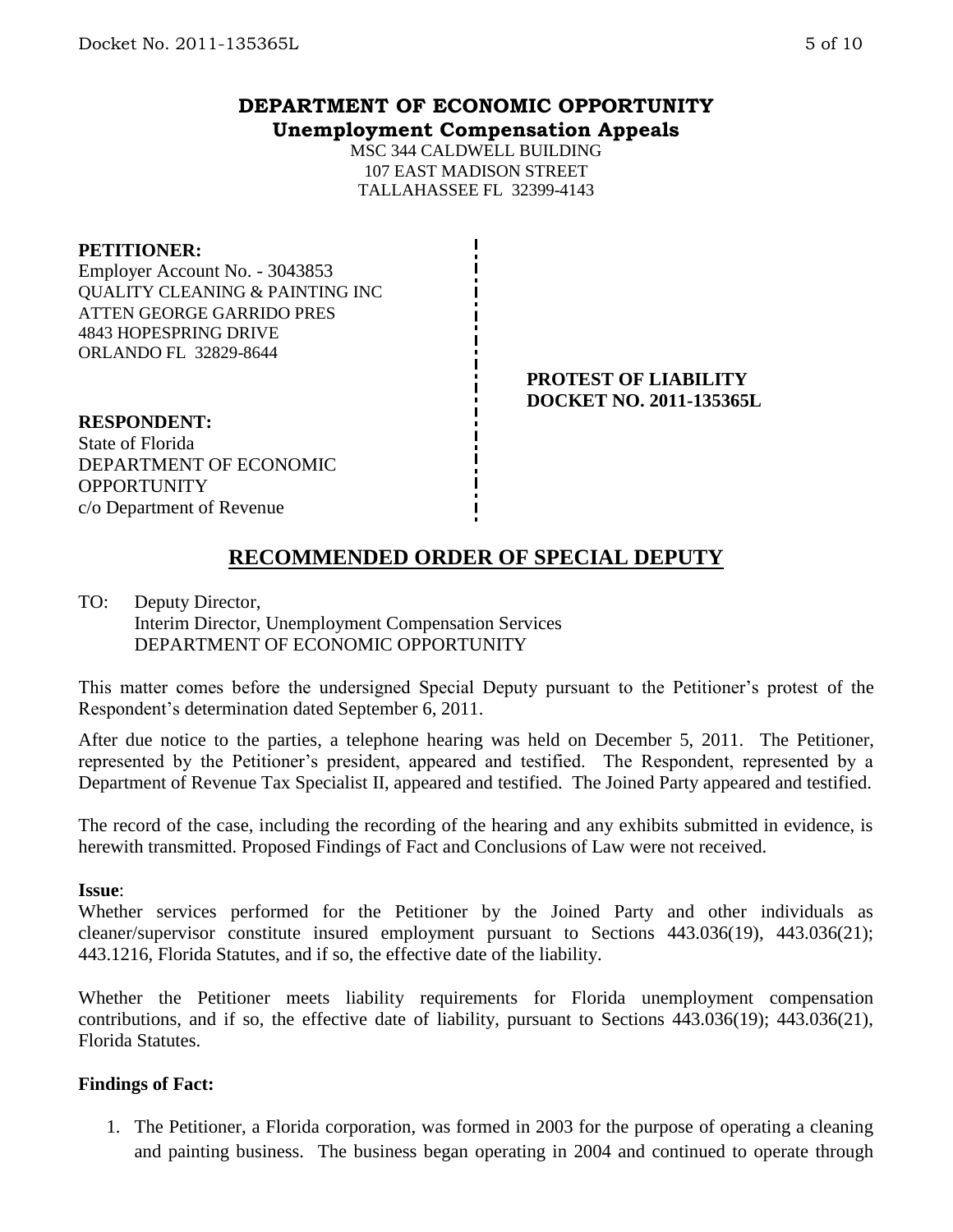August 2010. The Petitioner elected not to file an Annual Report for 2011 with the office of the Secretary of State, and the corporation was administratively dissolved.

- 2. The Petitioner transacted business only in the month of August of each year. The Petitioner's business consisted of painting and cleaning off-campus student apartment units in Tallahassee, Florida. The duration of the business activity each year varied from two weeks to one month. The Petitioner obtained the contracts with the apartment complex owners or managers. The Petitioner's president oversaw the work performed at the job sites. The Petitioner hired cleaners and cleaning supervisors to perform the cleaning work. In its last two years of operation, the Petitioner subcontracted the painting work.
- 3. The Joined Party began working for the Petitioner in 2006 as a cleaner. She obtained the job through her daughter, who was a cleaner and supervisor for the Petitioner. The Joined Party's daughter told the Joined Party that the job would last approximately one month that she would be provided a room at the job site location, that she would be compensated based upon the number and size of the units she cleaned, and that she would be working for herself.The Joined Party accepted the job because she was unemployed at the time and needed money. The Joined Party worked as a cleaner in 2006 and 2007.
- 4. In 2008 the Joined Party was promoted to supervisor. She worked as a supervisor in 2008 and 2010. She did not work for the Petitioner in 2009. As a supervisor, the Joined Party was paid \$1,000 per week. She was also provided a room at the job site. In 2010, the Joined Party worked for two weeks beginning August 9, 2010, and was paid \$2,115.85. Of that amount, \$115.85 was reimbursement for the cost of a small television that was taken from the Joined Party's room at the job site.
- 5. The Petitioner utilized a one-page *Subcontract Agreement* that set forth the pay scale for the cleaners. The agreement provides that the worker will work as a "SUB CONTRACTOR" and will be paid by work completed, approved and inspected. The agreement states that no state or federal taxes will be withheld and that a 1099 will be issued at the end of the calendar year.The Petitioner's normal practice was to have the worker sign the *Subcontract Agreement* in the blank space provided in the first paragraph and print the worker's name, address, telephone number, social security number, and driver's license number at the bottom of the page.
- 6. In 2010 the Joined Party provided the requested information at the bottom of the *Subcontract Agreement*. She did not sign the agreement. The Petitioner's president did not believe the terms of the agreement applied to the supervisors. The Petitioner used the form primarily as a means to obtain information needed for the mailing of the 1099 form and for insurance purposes.
- 7. The Joined Party had some prior experience as a commercial cleaner for her brother's business. When she began working for the Petitioner as a cleaner the Joined Party was told which chemical to use for which purpose. She was instructed to concentrate on certain aspects of the work, such as the cleaning of ceiling fans, windows, or bathrooms, that were of particular importance to the apartment complex managers.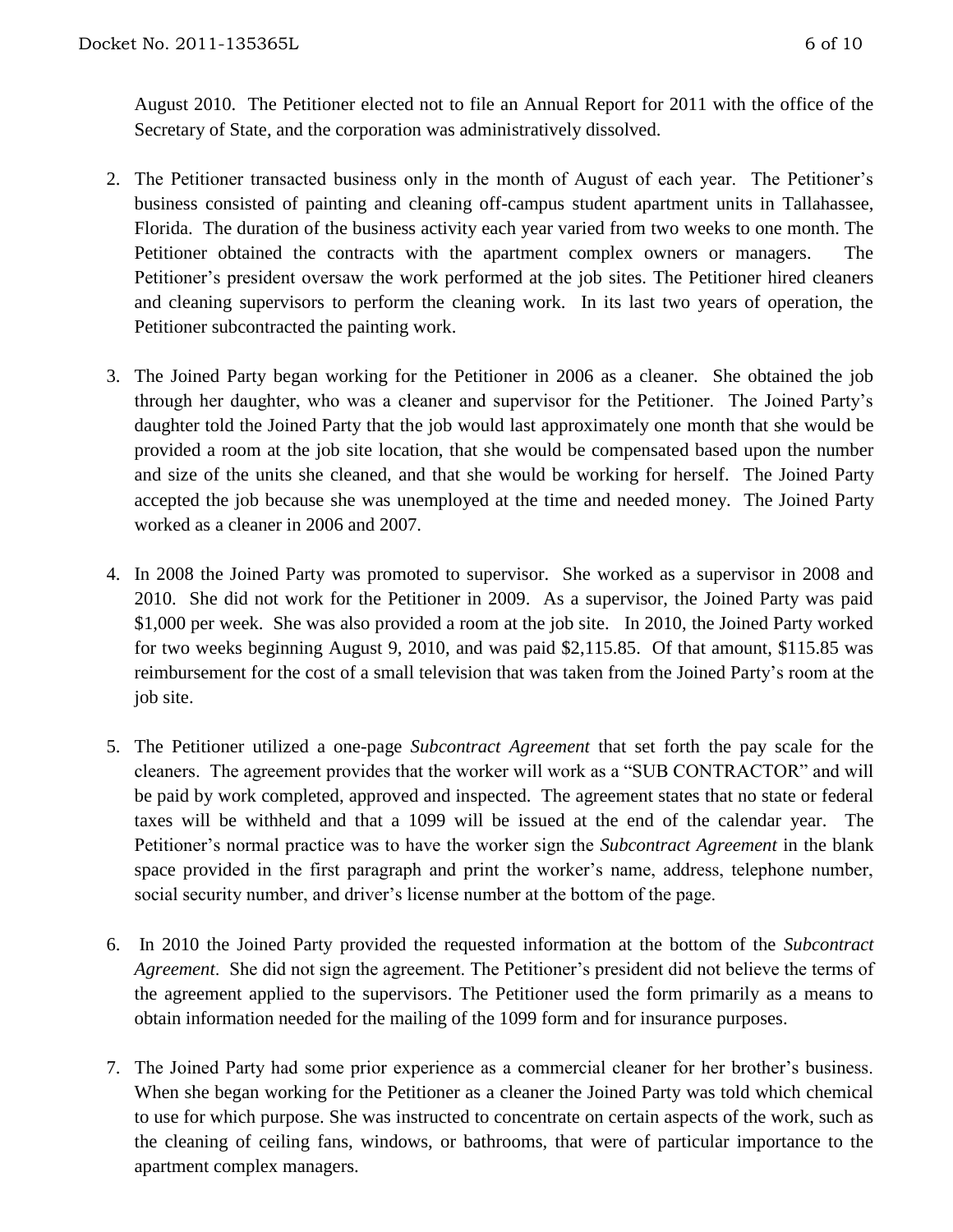- 8. The Petitioner supplied all of the equipment, tools, and supplies needed for the cleaning work. They were kept in a company-owned trailer that the Petitioner's president would tow to the job site. The Petitioner also supplied tee shirts to all of the cleaners and supervisors so as to identify them as part of the Petitioner's cleaning crew. The Petitioner supplied walkie-talkies and checklists to the supervisors for their use in supervising the cleaners.
- 9. As a supervisor, the Joined Party was responsible for training new cleaners, supervising the cleaners, inspecting the apartment units after they were cleaned, accompanying complex managers on walk-through inspections, and occasionally performing some cleaning work. In 2010, there was one supervisor in addition to the Joined Party. Each morning at a time designated by the Petitioner, the supervisors met with the Petitioner to review the day's work assignments. The Petitioner assigned each supervisor a list of apartments to be cleaned that day. The Petitioner inspected, on a random basis, units that the Joined Party reported were completed.
- 10. The Joined Party and the other supervisor met the cleaners at the trailer, distributed the equipment and supplies, provided access to the apartment units, and inspected the units after completion. At the end of each day, the Joined Party reviewed the status of the work with the Petitioner.
- 11. The Petitioner hired all of the cleaners. The Joined Party did not have the right to hire or fire cleaners, although she could recommend that the Petitioner discharge a cleaner. The Joined Party could require the cleaners to correct work she found unacceptable.
- 12. The Joined Party lived in Hialeah, Florida. She provided her own transportation to and from the job site. She also used her vehicle to transport cleaners around the apartment complex. The Joined Party had no other expenses in connection with the work.
- 13. The Joined Party did not have her own business. She did not have a business license, did not have business liability insurance, did not have worker's compensation insurance, and did not offer her services to the general public. While working for the Petitioner, the Joined Party did not perform any services for others. She could not work for a competitor of the Petitioner without the Petitioner's consent. The Joined Party was required to personally perform the work for the Petitioner. She could not hire others to perform her work for her.
- 14. The Petitioner did not withhold any taxes from the Joined Party's pay. The Petitioner did not provide any benefits, such as health insurance, sick leave or vacation pay. At the end of 2010, the Petitioner reported the Joined Party's earnings on a Form 1099-MISC.
- 15. Either party had the right to terminate the relationship at any time without penalty.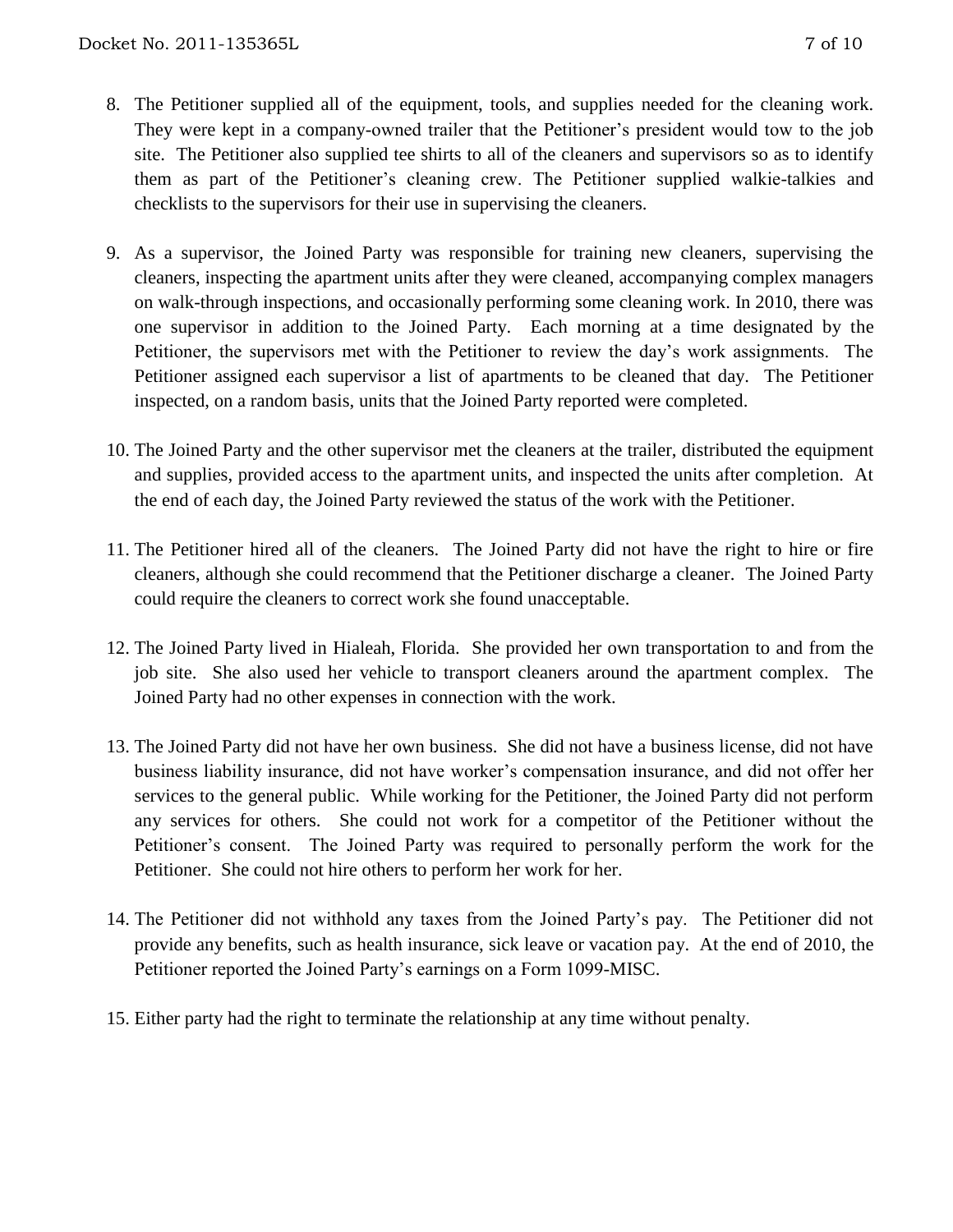## **Conclusions of Law:**

- 16. The issue in this case, whether services performed for the Petitioner constitute employment subject to the Florida Unemployment Compensation Law, is governed by Chapter 443, Florida Statutes. Section 443.1216(1)(a)2, Florida Statutes, provides that employment subject to the chapter includes service performed by individuals under the usual common law rules applicable in determining an employer-employee relationship.
- 17. The Supreme Court of the United States held that the term "usual common law rules" is to be used in a generic sense to mean the "standards developed by the courts through the years of adjudication." United States v. W.M. Webb, Inc., 397 U.S. 179 (1970).
- 18. The Supreme Court of Florida adopted and approved the tests in 1 Restatement of Law, Agency 2d Section 220 (1958), for use to determine if an employment relationship exists. See Cantor v. Cochran, 184 So.2d 173 (Fla. 1966); Miami Herald Publishing Co. v. Kendall, 88 So.2d 276 (Fla. 1956); Magarian v. Southern Fruit Distributors, 1 So.2d 858 (Fla. 1941); see also Kane Furniture Corp. v. R. Miranda, 506 So.2d 1061 (Fla. 2d DCA 1987).
- 19. Restatement of Law is a publication, prepared under the auspices of the American Law Institute, which explains the meaning of the law with regard to various court rulings. The Restatement sets forth a nonexclusive list of factors that are to be considered when judging whether a relationship is an employment relationship or an independent contractor relationship.
- 20. 1 Restatement of Law, Agency 2d Section 220 (1958) provides:
	- (1) A servant is a person employed to perform services for another and who, in the performance of the services, is subject to the other's control or right of control.
	- (2) The following matters of fact, among others, are to be considered: (a) the extent of control which, by the agreement, the business may exercise over the details of the work;
		- (b) whether or not the one employed is engaged in a distinct occupation or business;

(c) the kind of occupation, with reference to whether, in the locality, the work is usually done under the direction of the employer or by a specialist without supervision;

- (d) the skill required in the particular occupation;
- (e) whether the employer or the worker supplies the instrumentalities, tools, and the place of work for the person doing the work;
- (f) the length of time for which the person is employed;
- $(g)$  the method of payment, whether by the time or by the job;
- (h) whether or not the work is a part of the regular business of the employer;
- (i) whether or not the parties believe they are creating the relation of master and servant;
- (j) whether the principal is or is not in business.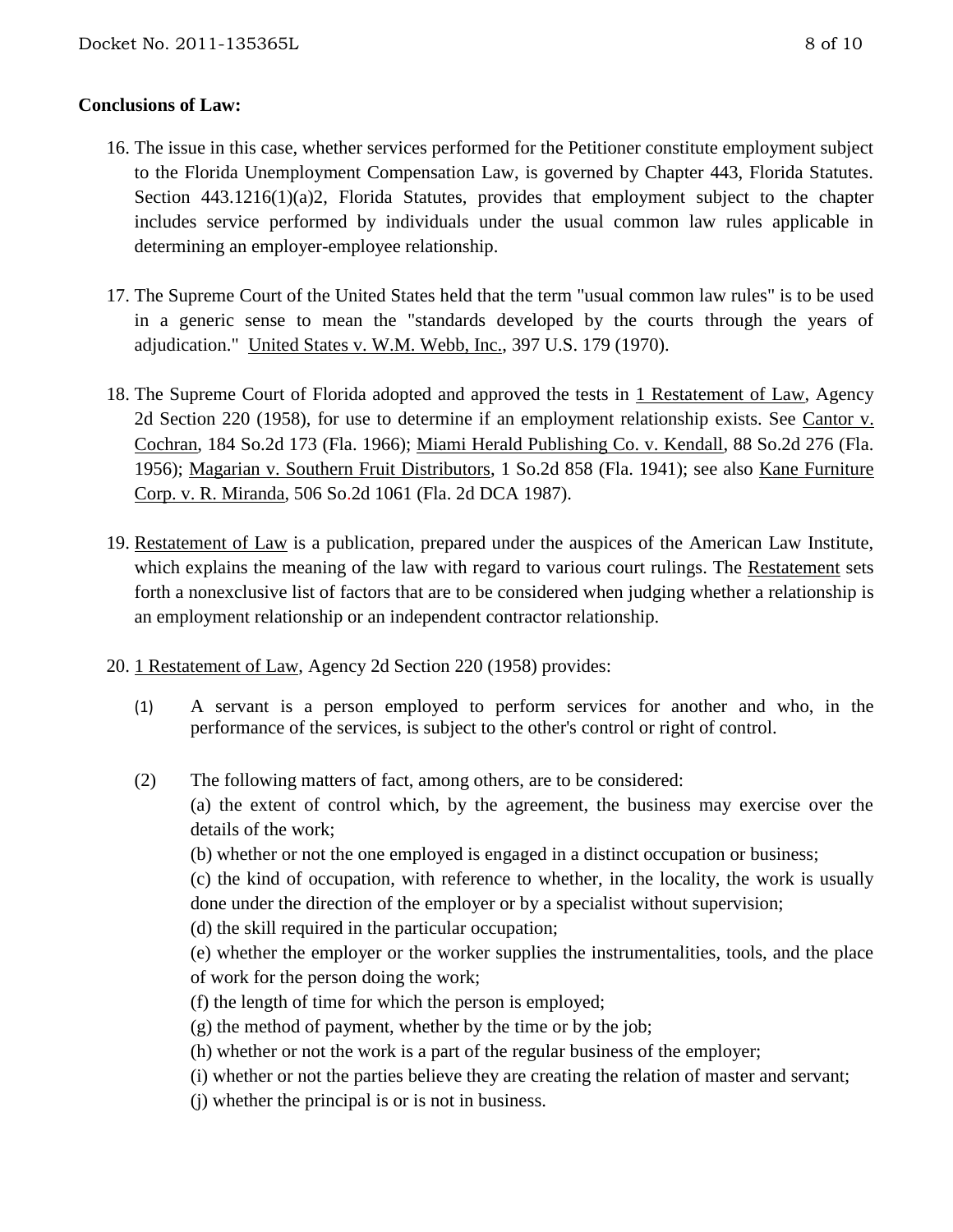- 21. Comments in the Restatement explain that the word "servant" does not exclusively connote manual labor, and the word "employee" has largely replaced "servant" in statutes dealing with various aspects of the working relationship between two parties.
- 22. In Department of Health and Rehabilitative Services v. Department of Labor & Employment Security, 472 So.2d 1284 (Fla.  $1<sup>st</sup>$  DCA 1985) the court confirmed that the factors listed in the Restatement are the proper factors to be considered in determining whether an employer-employee relationship exists. However, in citing La Grande v. B&L Services, Inc., 432 So.2d 1364, 1366 (Fla.  $1<sup>st</sup> DCA$  1983), the court acknowledged that the question of whether a person is properly classified an employee or an independent contractor often cannot be answered by reference to "hard and fast" rules, but rather must be addressed on a case-by-case basis.
- 23. The record reflects the Petitioner exercised significant control over the details of the work. The Petitioner assigned the apartment units to the supervisors. The Petitioner supplied a checklist of the cleaning tasks that were to be performed. The Petitioner determined the days on which the work would be performed and the start time for each day. The Petitioner hired and fired the cleaners. The Petitioner supplied all of the cleaning equipment and supplies. The Joined Party was required to meet with the Petitioner at the beginning and end of each day to review the progress of the work. The Joined Party was required to personally perform the work, and could not hire others to perform the work for her. In Adams v. Department of Labor and Employment Security, 458 So.2d 1161 (Fla.  $1<sup>st</sup> DCA$  1984), the Court held that the basic test for determining a worker's status is the employing unit's right of control over the manner in which the work is performed. The Court, quoting Farmer's and Merchant's Bank v. Vocelle, 106 So.2d 92 (Fla. 1<sup>st</sup> DCA 1958), stated: "[I]f the person serving is merely subject to the control of the person being served as to the results to be obtained, he is an independent contractor; if he is subject to the control of the person being served as to the means to be used, he is not an independent contractor."
- 24. The Joined Party was not engaged in a distinct occupation or business. The Joined Party did not advertise her services to the general public. The Joined Party had no financial risk in connection with the performance of the work. Everything that was needed for the Joined Party to perform the work, with the exception of transportation to the job location, was provided by the Petitioner
- 25. The Petitioner determined the rate and method of payment. The Joined Party did not invoice for her services. The Joined Party was paid a weekly salary and not by the job. These factors are more indicative of an employer-employee relationship. The fact that the Petitioner did not withhold payroll taxes from the pay does not, standing alone, establish an independent contractor relationship.
- 26. The Petitioner's business is the cleaning and painting of apartment units. As a cleaning supervisor, the Joined Party was responsible for supervising the cleaners and checking their work. She also occasionally corrected or completed a cleaner's work. Whether the Joined Party did the actual cleaning or supervised cleaners, her work was an integral and necessary part of the Petitioner's business.